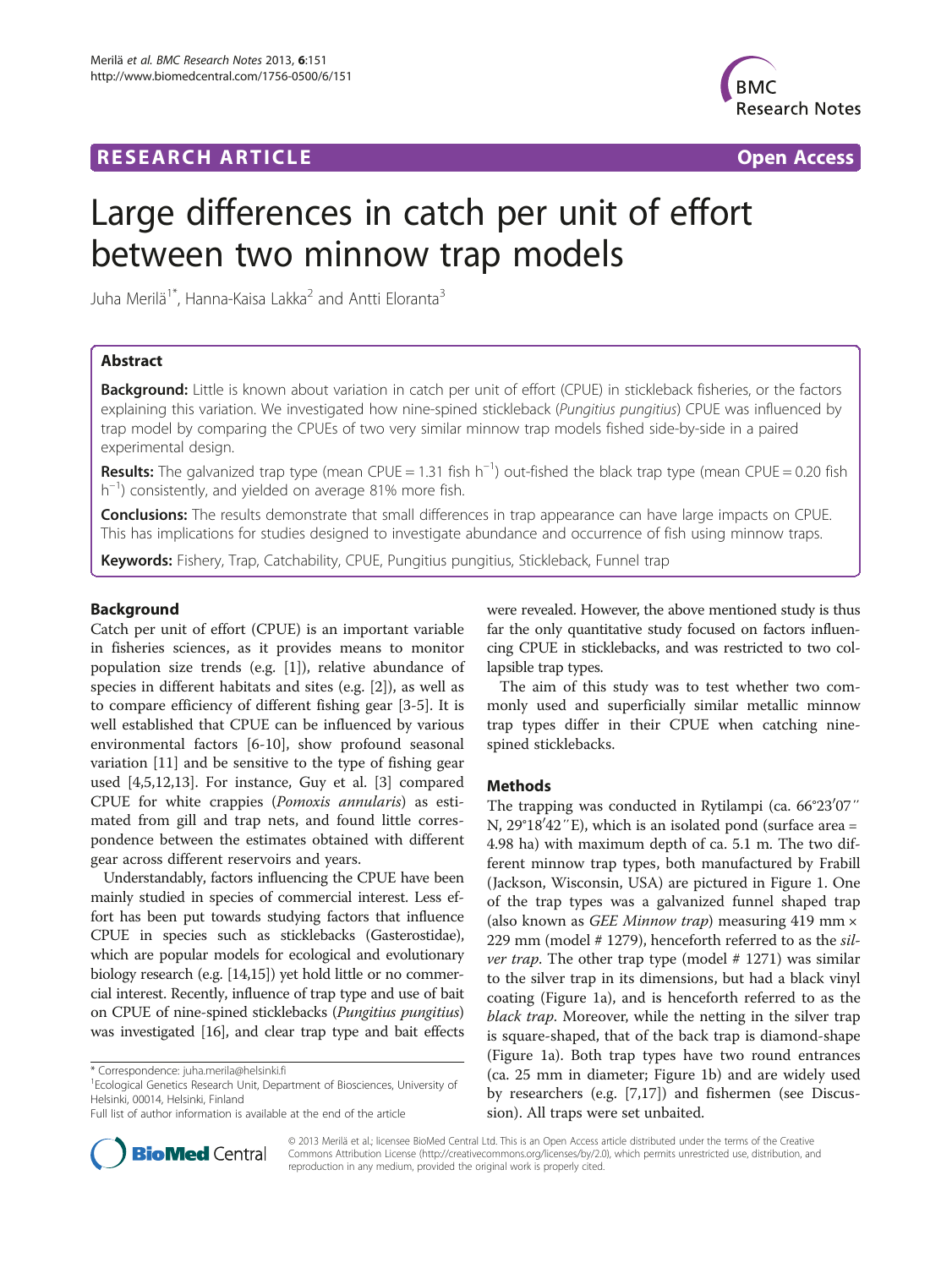<span id="page-1-0"></span>

Set 1: Six pairs of traps, each consisting of one silver and one black trap, were set on July 7 2012 between 20.00–20.30, and retrieved July 8 2012 between 13.00– 14.00. This corresponds to an average soak time of 16.6 h (range: 16.4–16.7) and 199 trap-hours (=12 traps  $\times$  16.6 h). The traps were lowered to the bottom in a pairwise fashion at depths ranging from 2–3.8 m, and their distance from shore ranged between 5 and 50 m. When the traps were retrieved, the number of ninespined sticklebacks in each trap was counted and recorded. Water temperature during the trapping was about 18°C at a depth of 10 cm from the surface.

Set 2: A second set, also consisting of six pairs of traps, was set on July 10 2012 between 06.15–06.35, and retrieved July 11 between 06.20–06.35. This corresponds to an average soak time of 24.0 h (range: 23.9–24.3) and 288 trap-hours. Setting was done otherwise in a similar fashion as in Set 1, but the traps were fished from the shore at depths between 0.6–1 m. The trap pairs in this set were located 5–50 m apart from each other.

The CPUE for a given trap was estimated as the number of fish caught divided by trap-specific soak time, yielding an estimate of number of fish caught per hour.

The data was analyzed using a generalized linear mixed model (GLMM) in which the number of fish caught was treated as Poisson distributed response variable, and the trap type and set (i.e. the two catching occasions) as factors. This analysis was supplemented with two non-parametric univariate tests suited for analyzing data of matched-pair nature. First, a Wilcoxon Signed Rank test was used to test whether there was a difference in CPUE between paired silver and black traps. Second, a more conservative sign test was used to the same effect. Two-tailed tests were used. All analyses were conducted using JMP statistical software (ver. 9.0.0; SAS Institute Inc.) with an Apple Macintosh platform.

#### Data accessibility

All the data is given in Table 1.

#### Ethics statement

The work described in this paper does not constitute an animal experiment in legal sense, and hence, the only required permissions were national personal fishing licenses for 2012 (possessed by all authors) and a license (# 3087/41/2011) from Metsähallitus, owner of the water body where the fishing was done.

## Results

A total of 317 fish were caught, of which 276 were from silver traps and 41 from black traps (Table 1). GLMM showed that the number of fish caught differed significantly between trap types ( $\chi^2$  = 140.12, *P* < 0.001) and the two sets ( $\chi^2$  = 98.09, *P* < 0.001; Figure 1). Also, the traptype\*set interaction was significant ( $\chi^2$  = 6.04, P = 0.014), showing that the difference between trap types was less pronounced in the second as compared to the first set (Figure [2\)](#page-2-0).

## Table 1 Number of nine-spined sticklebacks caught in each of the traps in the two sets

| Set            | Trap-pair      | Number of fish |                   |
|----------------|----------------|----------------|-------------------|
|                |                | Silver trap    | <b>Black trap</b> |
| 1              | 1              | 46             | $\overline{2}$    |
|                | $\overline{2}$ | 43             | 17                |
|                | 3              | 32             | 5                 |
|                | 4              | 47             | $\Omega$          |
|                | 5              | 24             | 8                 |
|                | 6              | 33             | 7                 |
| $\overline{2}$ | 7              | 7              |                   |
| $\overline{2}$ | 8              | $\overline{4}$ | $\Omega$          |
| $\overline{2}$ | 9              | $\overline{7}$ | 0                 |
| $\overline{2}$ | 10             | 16             | $\Omega$          |
| $\overline{2}$ | 11             | 11             | $\Omega$          |
| $\overline{2}$ | 12             | 6              |                   |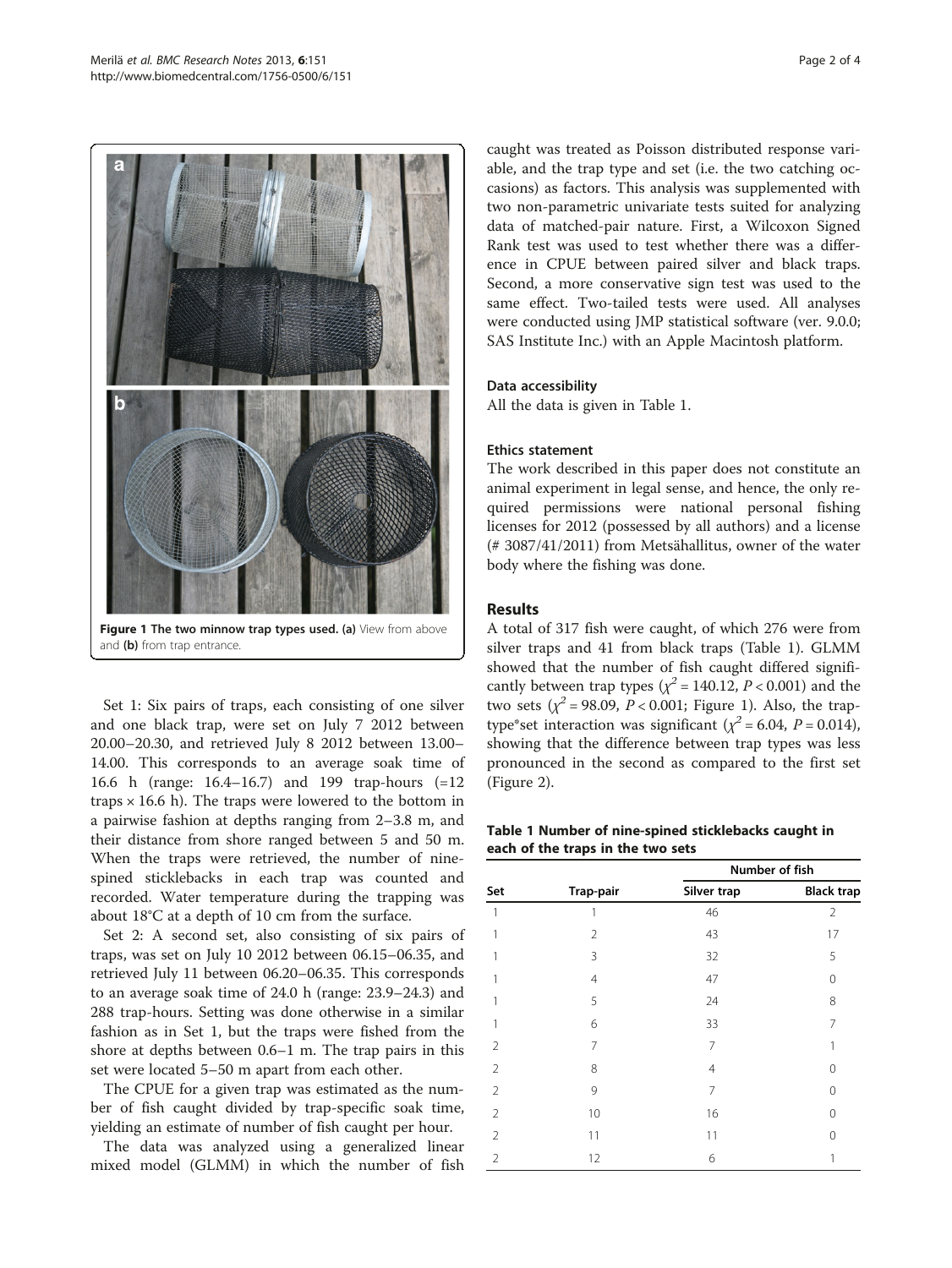<span id="page-2-0"></span>

Wilcoxon Signed Rank test confirmed the GLMM results: CPUE in silver traps (mean  $\pm$  S.E. = 1.31  $\pm$  0.31) was significantly (on average 6.5 times) larger than in black traps  $(\text{mean} \pm S.E = 0.20 \pm 0.09; S = -39.00, P = 0.0005).$ The same conclusion was reinforced by the sign test  $(M = -6.00, P = 0.0005).$ 

## **Discussion**

The results of this study clearly demonstrate that the silver traps out-fished the black traps, with a large margin. This was not entirely unexpected, as earlier experiences in trapping three-spined sticklebacks (Gasterosteus aculeatus) with these same traps in northern Finland have left an (unquantified) impression that the silver traps are more effective than the black traps. Similar testimonies are also available from North America: several customer reviews ([www.cabelas.com](http://www.cabelas.com/)) of these traps state that silver traps catch more minnows, shiners and crawfish than black traps (e.g. Anonymous, March 10 2010: "Side by side, I'll have two-three times more minnows in the galvanized trap vs. black coated trap"; Chrisfromiowa, July 3 2007: "...side by side the black traps against the steel and steel always pull in more bait"). Hence, the better catch rate of silver over black

traps appears to be a general – albeit as yet poorly quantified – phenomenon across different target species, habitats and geographic localities.

Why do the silver traps catch more fish than the black traps? One possible explanation is that the shiny appearance of the silver traps attracts fish for some reason, or that fish caught within silver traps escape (cf. [[18\]](#page-3-0)) less frequently than fish caught within black traps. Another possibility is that the dark and shadier appearance of the black traps repels fish. In fact, although the basic dimensions of the two trap types are the same, the vinyl coating of the black traps, in combination with their diamond shaped meshing, renders the black traps more "closed" and shady (Figure [1](#page-1-0)). This might influence the entry and/or retention rate of fish, and thereby also catchability. Differences in catchability of square and diamond shaped meshing have earlier been reported in the context of pelagic herring (Clupea harengus) trawling [\[19\]](#page-3-0).

Attraction by conspecifics might also play a role in the marked difference in the CPUE performance between trap types. If fish within silver traps are more visible to conspecific than fish in black traps, this might increase the catchability of the silver traps. Naturally, the electrochemical characteristics of the two trap types are also likely to differ, but the significance that this might bear on catches remains to be investigated. Whatever the reason for the difference, it is an undisputed fact that silver traps outperform black traps in catching nine-spined sticklebacks, and possibly, also many other species of fish.

We observed that the CPUE for both trap types was markedly different between the two sets. This difference can owe to various factors, including differences in trapping location, depth, temperature and weather conditions among the two sets. Also the shorter soak time of the first as compared to second set might explain the higher CPUE in the first set (cf. [\[20\]](#page-3-0)). Yet, in spite of these differences, the relative performance of the trap types remained the same, suggesting that the trap type rather than other circumstances may be more important determinants of the CPUE. However, as habitat complexity and predation risk are known to influence minnow trap catches [[17\]](#page-3-0), further experiments in different contexts (e.g. in turbid water or under predation risk) are needed to evaluate whether the results of this study can be generalized to other contexts too.

It is well established that heterogeneity in fishing methods and gear can create heterogeneity and even bias in studies seeking to estimate abundance or even distribution of particular fish species (e.g. [\[4,5](#page-3-0),[12](#page-3-0),[13](#page-3-0)]). Our finding that trap-type can have a large impact on CPUE of nine-spined sticklebacks adds to this evidence, and has implications for studies aiming to establish